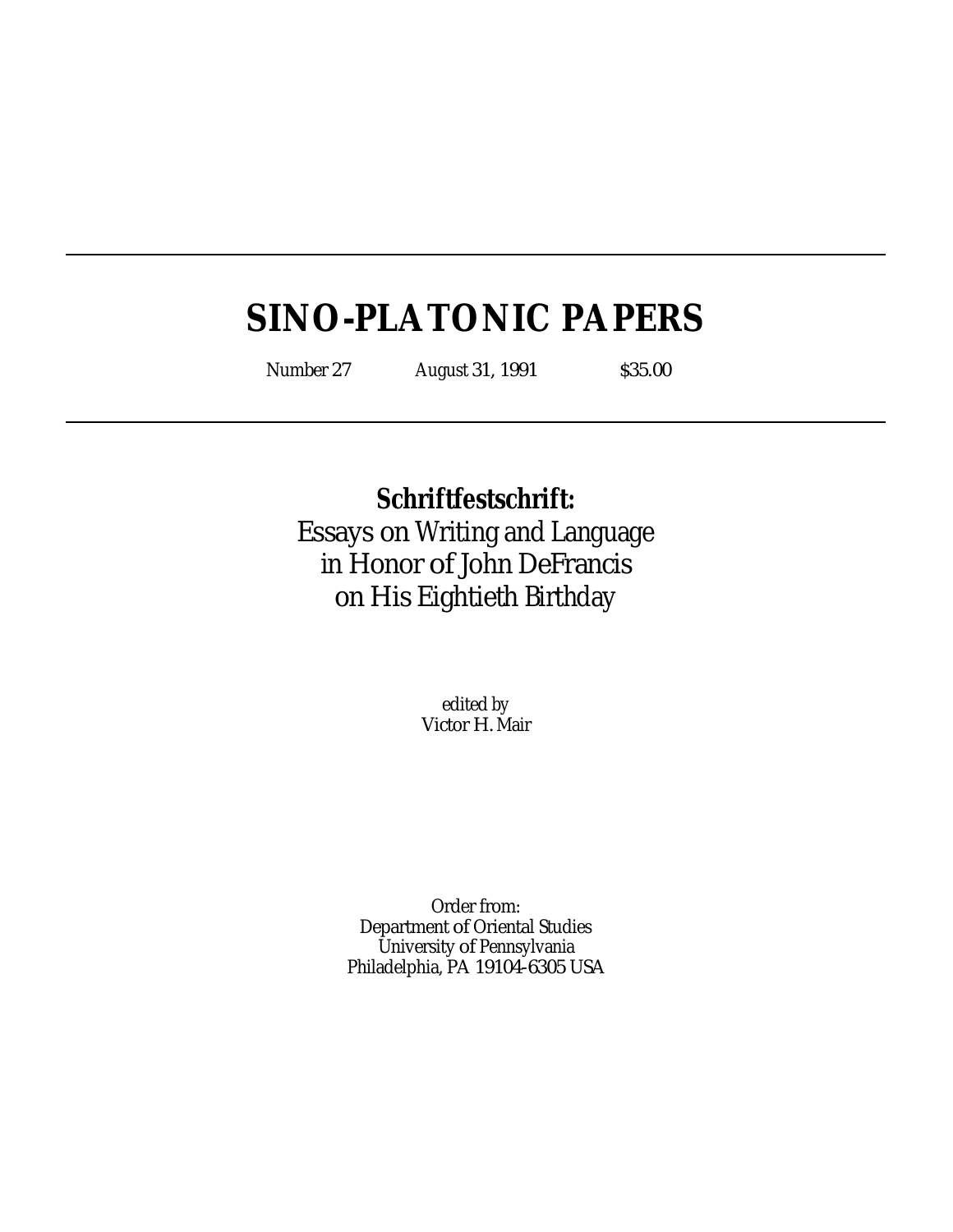## **Why Chinese Is So Damn Hard**

by David Moser Dept. of Asian Languages and Cultures University of Michigan

The first question any thoughtful person might ask when reading the title of this essay is, "Hard for whom?" A reasonable question. After all, Chinese people seem to learn it just fine. When little Chinese kids go through the "terrible twos", it's Chinese they use to drive their parents crazy, and in a few years the same kids are actually using those impossibly complicated Chinese characters to scribble love notes and shopping lists. So what do I mean by "hard"? Since I know at the outset that the whole tone of this document is going to involve a lot of whining and complaining, I may as well come right out and say exactly what I mean. I mean hard for *me*, a native English speaker trying to learn Chinese as an adult, going through the whole process with the textbooks, the tapes, the conversation partners, etc., — the whole torturous rigamarole. I mean hard for me and, of course, for the many other Westerners who have spent years of their lives bashing their heads against the Great Wall of Chinese.

If this were as far as I went, my statement would be a pretty empty one. Of *course* Chinese is hard for me. After all, *any* foreign language is hard for a non-native, right? Well, sort of. Not all foreign languages are equally difficult for any learner. It depends on which language you're coming from. A French person can usually learn Italian faster than an American, and an average American could probably master German a lot faster than an average Japanese, and so on. So part of what I'm contending is that Chinese is hard compared to... well, compared to almost any other language you might care to tackle. What I mean is that Chinese is not only hard for us (English speakers), but it's also hard in absolute terms. Which means that Chinese is also hard for *them*, for Chinese people.1

If you don't believe this, just ask a Chinese person. Most Chinese people will cheerfully acknowledge that their language is hard, maybe the hardest on earth. (Many are even proud of this, in the same way some New Yorkers are actually proud of living in the most unlivable city in America.) Maybe all Chinese people deserve a medal just for being born Chinese. At any rate, they generally become aware at some point of the Everest-like status of their native language, as they, from their privileged vantage point on the summit, observe foolhardy foreigners huffing and puffing up the steep slopes.

Everyone's heard the supposed fact that if you take the English idiom "It's Greek to me" and search for equivalent idioms in all the world's languages to arrive at a consensus as to which language is the bardest, the results of such a linguistic survey is that Chinese easily wins as the canonical incomprehensible language. (For example, the French have the expression "*C'est du chinois*", "It's Chinese", i.e., "It's incomprehensible". Other languages have similar sayings.) So then the question arises: What do the Chinese *themselves* consider to be an impossibly hard language? You then look for the corresponding phrase in Chinese, and you find " $G\bar{\epsilon}n$  tianshu ", meaning "It's like heavenly script."

There is truth in this linguistic yarn; Chinese does deserve its reputation for heartbreaking difficulty. Those who undertake to study the language for any other reason than the sheer joy of it will always be frustrated by the abysmal ratio of effort to effect. Those who are actually attracted to the language precisely because of its daunting complexity and difficulty will never be disappointed. Whatever the reason they started, every single person who has undertaken to study Chinese sooner or later asks themselves "Why in the world am I doing this?" Those who can still remember their original goals will wisely abandon the attempt then and there, since nothing could be worth all that tedious struggle. Those who merely say "I've come this far — I can't stop

<sup>1</sup> I am speaking of the writing system here, but the difficulty of the writing system has such a pervasive effect on literacy and general language mastery that I think the statement as a whole is still valid.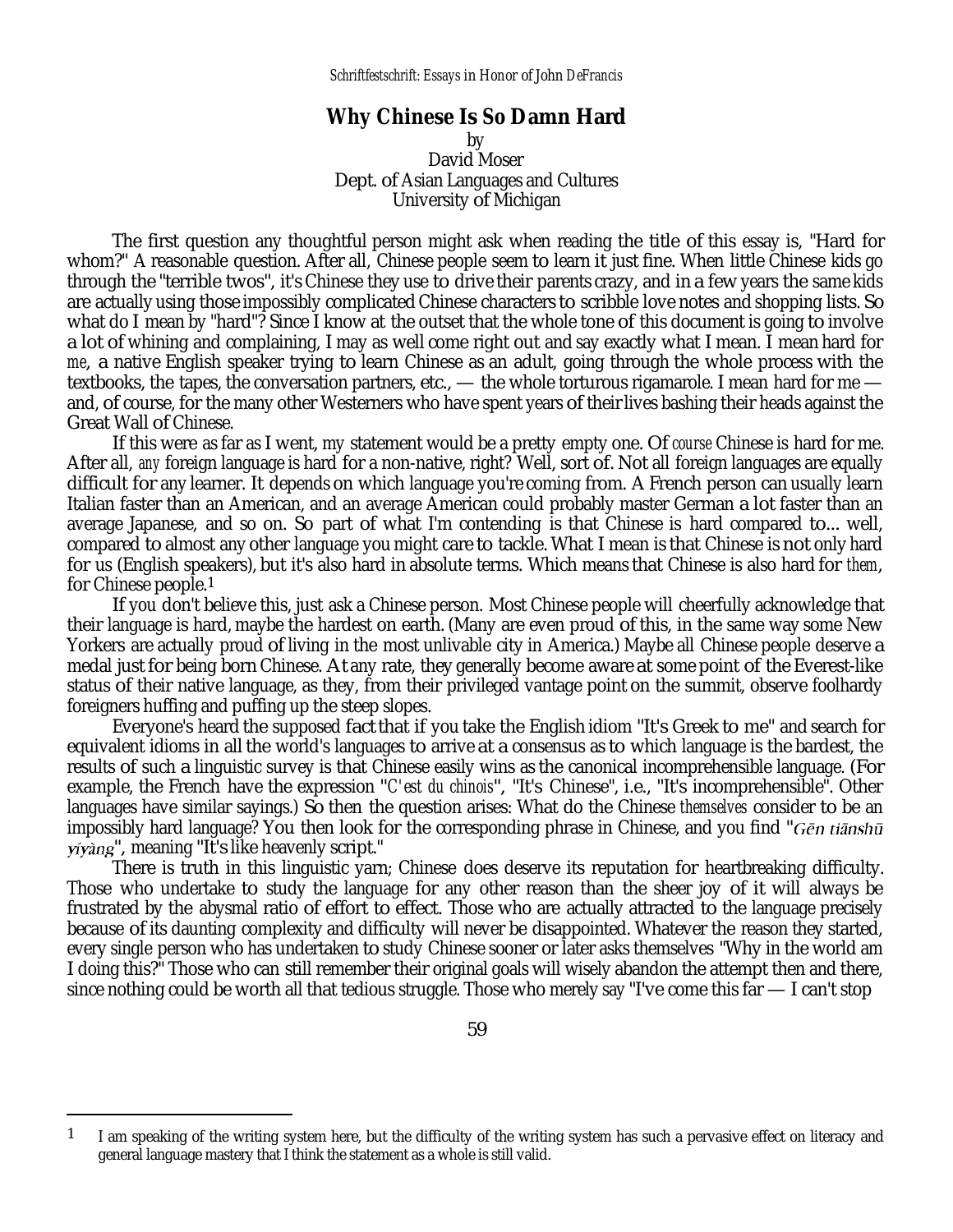now" will have some chance of succeeding, since they have the kind of mindless doggedness and lack of sensible overall perspective that it takes.

Okay, having explained a bit of what I mean by the word, I return to my original question: Why is Chinese so damn *hard*?

## **1. Because the writing system is ridiculous.**

Beautiful, complex, mysterious — but ridiculous. I, like many students of Chinese, was first attracted to Chinese because of the writing system, which is surely one of the most fascinating scripts in the world. The more you learn about Chinese characters the more intriguing and addicting they become. The study of Chinese characters can become a lifelong obsession, and you soon find yourself engaged in the daily task of accumulating them, drop by drop from the vast sea of characters, in a vain attempt to hoard them in the leaky bucket of longterm memory.

The beauty of the characters is indisputable, but as the Chinese people began to realize the importance of universal literacy, it became clear that these ideograms were sort of like bound feet — some fetishists may have liked the way they looked, but they weren't too practical for daily use.

For one thing, it is simply unreasonably hard to learn enough characters to become functionally literate. Again, someone may ask "Hard in comparison to what?" And the answer is easy: Hard in comparison to Spanish, Greek, Russian, Hindi, or any other sane, "normal" language that requires at most a few dozen symbols to write anything in the language. John DeFrancis, in his book *The Chinese Language: Fact and Fantasy*, reports that his Chinese colleagues estimate it takes seven to eight years for a Mandarin speaker to learn to read and write three thousand characters, whereas his French and Spanish colleagues estimate that students in their respective countries achieve comparable levels in half that time.2 Naturally, this estimate is rather crude and impressionistic (it's unclear what "comparable levels" means here), but the overall implications are obvious: the Chinese writing system is harder to learn, in absolute terms, than an alphabetic writing system.3 Even Chinese kids, whose minds are at their peak absorptive power, have more trouble with Chinese characters than their little counterparts in other countries have with their respective scripts. Just imagine the difficulties experienced by relatively sluggish post-pubescent foreign learners such as myself.

Everyone has heard that Chinese is hard because of the huge number of characters one has to learn, and this is absolutely true. There are a lot of popular books and articles that downplay this difficulty, saying things like "Despite the fact that Chinese has [10,000, 25,000, 50,000, take your pick] separate characters you really only need 2,000 or so to read a newspaper". Poppycock. I couldn't comfortably read a newspaper when I had 2,000 characters under my belt. I often had to look up several characters per line, and even after that I had trouble pulling the meaning out of the article. (I take it as a given that what is meant by "read" in this context is "read and basically comprehend the text without having to look up dozens of characters"; otherwise the claim is rather empty.)

This fairy tale is promulgated because of the fact that, when you look at the character frequencies, over 95% of the characters in any newspaper are easily among the first 2,000 most

60

<sup>2</sup> John DeFrancis, *The Chinese Language: Fact and Fantasy*, Honolulu: University of Hawaii Press, 1984, p.153. Most of the issues in this paper are dealt with at length and with great clarity in both this book and in his *Visible Speech: The Diverse Oneness of Writing Systems*, Honolulu: University of Hawaii Press, 1989.

<sup>3</sup> Incidentally, I'm aware that much of what I've said above applies to Japanese as well, but it seems clear that the burden placed on a learner of Japanese is much lighter because (a) the number of Chinese characters used in Japanese is "only" about 2,000 — fewer by a factor of two or three compared to the number needed by the average literate Chinese reader; and (b) the Japanese have phonetic syllabaries (the *hiragana* and *katakana* characters), which are nearly 100% phonetically reliable and are in many ways easier to master than chaotic English orthography is.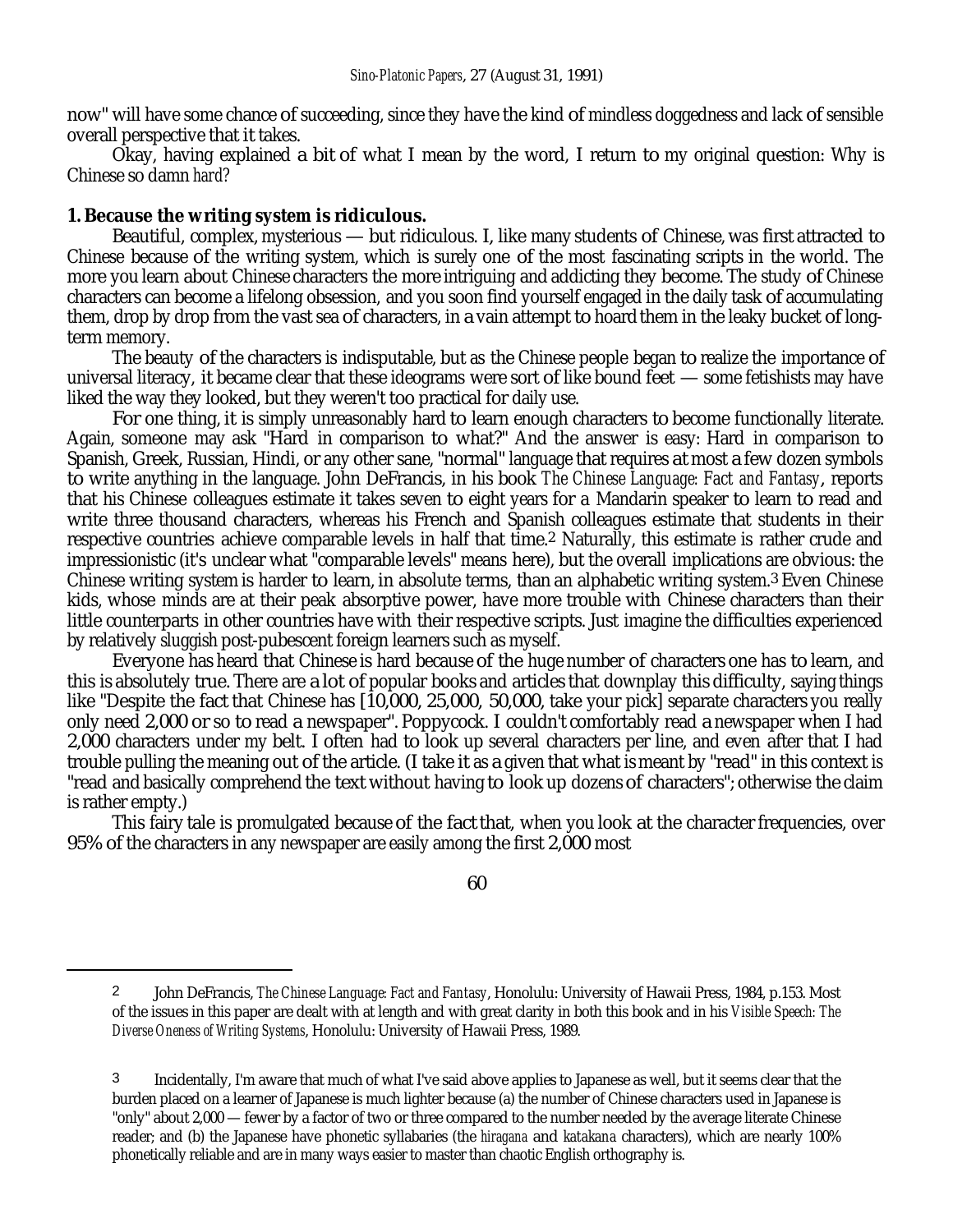common ones.4 But what such accounts don't tell you is that there will still be plenty of unfamiliar words made up of those familiar characters. (To illustrate this problem, note that in English, knowing the words "up" and "tight" doesn't mean you know the word "uptight".) Plus, as anyone who has studied any language knows, you can often be familiar with every single word in a text and still not be able to grasp the meaning. Reading comprehension is not simply a matter of knowing a lot of words; one has to get a feeling for how those words combine with other words in a multitude of different contexts.5 In addition, there is the obvious fact that even though you may know 95% of the characters in a given text, the remaining 5% are often the very characters that are crucial for understanding the main point of the text. A non-native speaker of English reading an article with the headline "JACUZZIS FOUND EFFECTIVE IN TREATING PHLEBITIS" is not going to get very far if they don't know the words "jacuzzi" or"phlebitis".

The problem of reading is often a touchy one for those in the China field. How many of us would dare stand up in front of a group of colleagues and read a randomly-selected passage out loud? Yet inferiority complexes or fear of losing face causes many teachers and students to become unwitting cooperators a kind of conspiracy of silence wherein everyone pretends that after four years of Chinese the diligent student should be whizzing through anything from Confucius to Lu Xun, pausing only occasionally to look up some pesky lowfrequency character (in their Chinese-Chinese dictionary, of course). Others, of course, are more honest about the difficulties. The other day one of my fellow graduate students, someone who has beed studying Chinese for ten years or more, said to me "My research is really hampered by the fact that *I still just can't read Chinese*. It takes me hours to get through two or three pages, and I can't skim to save my life." This would be an astonishing admission for a tenth-year student of, say, French literature, yet it is a comment I hear all the time among my peers (at least in those unguarded moments when one has had a few too many Tsingtao beers and has begun to lament how slowly work on the thesis is coming).

A teacher of mine once told me of a game he and a colleague would sometimes play: The contest involved pulling a book at random from the shelves of the Chinese section of the Asia Library and then seeing who could be the first to figure out what the book was about. Anyone who has spent time working in an East Asia collection can verify that this can indeed be a difficult enough task — never mind *reading* the book in question. This state of affairs is very disheartening for the student who is impatient to begin feasting on the vast riches of Chinese literature, but must subsist on a bland diet of canned handouts, textbook examples, and carefully edited appetizers for the first few years.

The comparison with learning the usual western languages is striking. After about a year of studying French, I was able to read a lot. I went through the usual kinds of novels — *La nausée* by Sartre, Voltaire's *Candide*, *L'étranger* by Camus—plus countless newspapers, magazines, comic books, etc. It was a lot of work but fairly painless; all I really needed was a good dictionary and a battered French grammar book I got at a garage sale.

This kind of "sink or swim" approach just doesn't work in Chinese. At the end of *three* years of learning Chinese, I hadn't yet read a single complete novel. I found it just too hard, impossibly slow, and unrewarding. Newspapers, too, were still too daunting. I couldn't read an article without looking up about every tenth character, and it was not uncommon for me to scan the front page of the People's Daily and not be able to completely decipher a single headline. Someone at that time suggested I read *The Dream of the Red Chamber* and gave me a nice threevolume edition. I just have to laugh. It still sits on my shelf like a fat, smug Buddha, only the first twenty or so pages filled with scribbled definitions and question marks, the rest crisp and virgin. After six years of studying Chinese, I'm still not at a level where I can actually read it without an English translation to consult. (By "read it", I mean, of course, "read it for pleasure".

<sup>4</sup> See, for ex., Chen Heqin, "*Yutiwen yingyong zihui*" [Characters used in vernacular literarure], Shanghai, 1928.

<sup>5</sup> John DeFrancis deals with this issue, among other places, in 'Why Johnny Can't Read Chinese", *Journal of the Chinese Language Teachers Association*, Vol. 1, No. 1, Feb. 1966, pp. 1-20.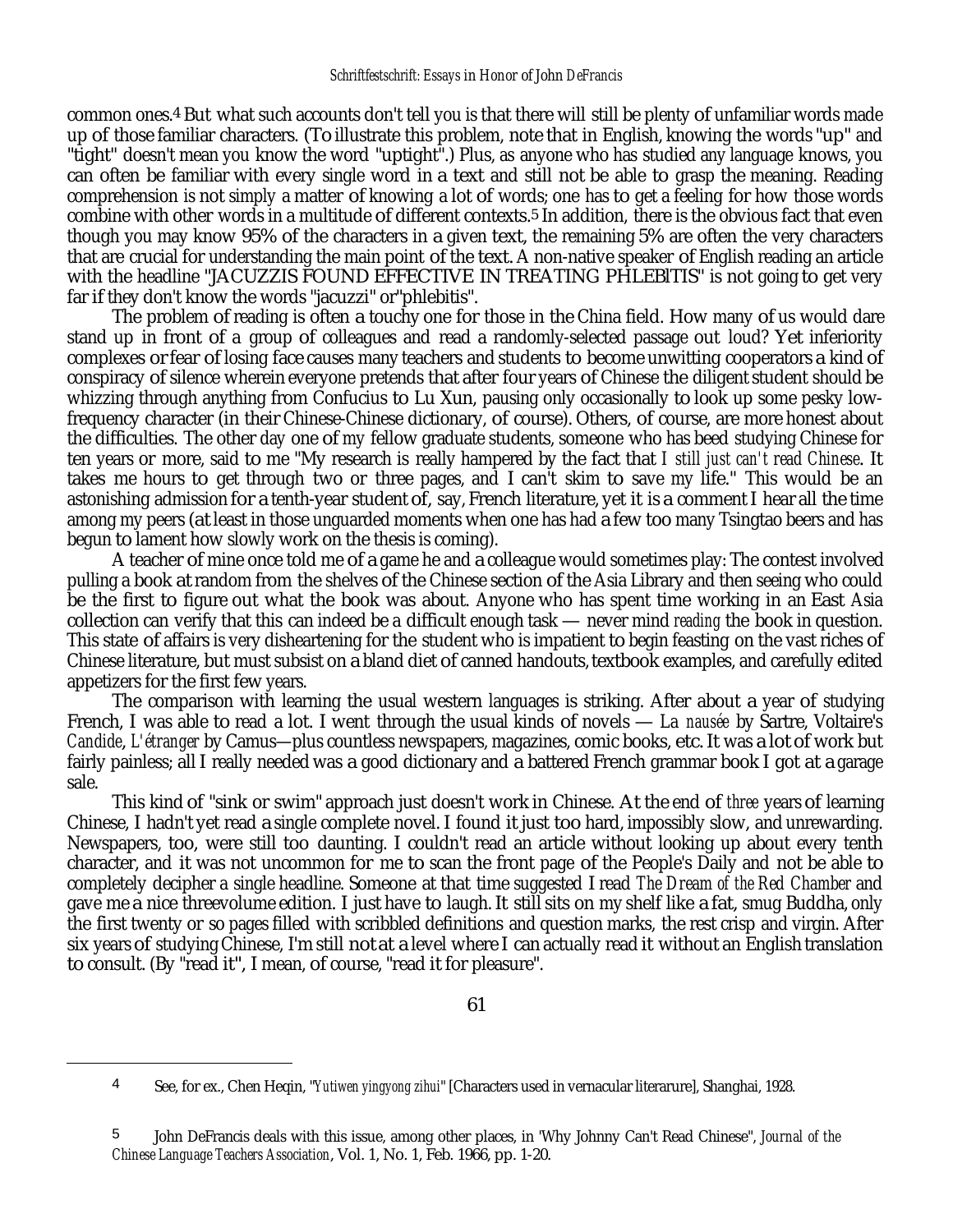I suppose if someone put a gun to my head and a dictionary in my hand, I could get through it.) Simply diving into the vast pool of Chinese in the beginning is not only foolhardy, it can even be counterproductive. As George Kennedy writes, "The difficulty of memorizing a Chinese ideograph as compared with the difficulty of learning a new word in a European language, is such that *a rigid economy of mental effort is imperative*."6 This is, if anything, an understatement. With the risk of drowning so great, the student is better advised to spend more time in the shallow end treading water before heading toward the deep end.

As if all this weren't bad enough, another ridiculous aspect of the Chinese writing system is that there are two (mercifully overlapping) sets of characters: the traditional characters still used in Taiwan and Hong Kong, and the simplified characters adopted by the People's Republic of China in the late 1950's and early 60's. Any foreign student of Chinese is more or less forced to become familiar with both sets, since they are routinely exposed to textbooks and materials from both Chinas. This linguistic camel's-back-breaking straw puts an absurd burden on the already absurdly burdened student of Chinese, who at this point would gladly trade places with Sisyphus. But since Chinese people themselves are *never* equally proficient in both simplified and complex characters, there is absolutely no shame whatsoever in eventually concentrating on one set to the partial exclusion the other. In fact, there is absolutely no shame in giving up Chinese altogether, when you come right down to it.

#### **2. Because the language doesn't have the common sense to use an alphabet.**

To further explain why the Chinese writing system is so hard in this respect, it might be a good idea to spell out (no pun intended) why that of English is so easy. Imagine the kind of task faced by the average Chinese adult who decides to study English. What skills are needed to master the writing system? That's easy: 26 letters. (In upper and lower case, of course, plus script and a few variant forms. And throw in some quote marks, apostrophes, dashes, parentheses, etc. — all things the Chinese use in their own writing system.) And how are these letters written? From left to right, horizontally, across the page, with spaces to indicate word boundaries. Forgetting for a moment the problem of spelling and actually making words out of these letters, how long does it take this Chinese learner of English to master the various components of the English writing system? Maybe a day or two.

Now consider the American undergraduate who decides to study Chinese. What does it take for this person to master the Chinese writing system? There is nothing that corresponds to an alphabet, though there are recurring components that make up the characters. How many such components are there? Don't ask. As with all such questions about Chinese, the answer is very messy and unsatisfying. It depends on how you define "component" (strokes? radicals?), plus a lot of other tedious details. Suffice it to say, the number is quite large, vastly more than the 26 letters of the Roman alphabet. And how are these components combined to form characters? Well, you name it  $-$  components to the left of other components, to the right of other components, on top of other components, surrounding other components, inside of other components—almost anything is possible. And in the process of making these spatial accommodations, these components get flattened, stretched, squashed, shortened, and distorted in order to fit in the uniform square space that all characters are supposed to fit into. In other words, the components of Chinese characters are arrayed in *two* dimensions, rather than in the neat one-dimensional rows of alphabetic writing.

Okay, so ignoring for the moment the question of elegance, how long does it take a Westerner to learn the Chinese writing system so that when confronted with any new character they at least know how to move the pen around in order to produce a reasonable facsimile of that character? Again, hard to say, but I would estimate that it takes the average learner several months of hard work to get the basics down. Maybe a year or more if they're a klutz who was never very good in art class. Meanwhile, their Chinese counterpart learning English has zoomed ahead to learn cursive script, with time left over to read *Moby Dick*, or at least Strunk & White.

<sup>6</sup> George Kennedy, "A Minirnwn Vocabulary in Modern Chinese", in Selected Works of Ceorge Kennedy, Tien-yi Li (ed.), New Haven, 1964, p. 8.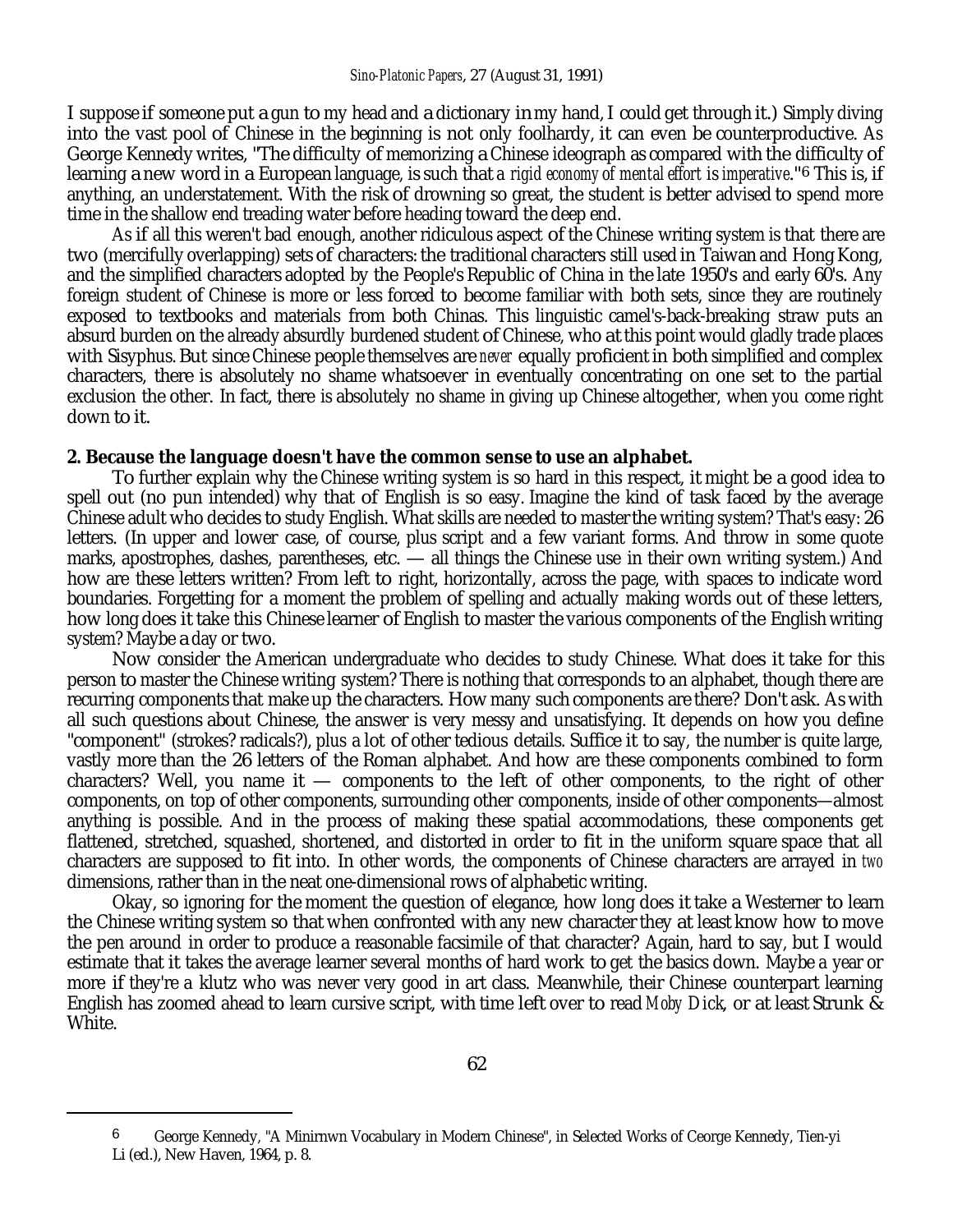This is not exactly big news, I know; the alphabet really is a breeze to learn. Chinese people I know who have studied English for a few years can usually write with a handwriting style that is almost indistinguishable from that of the average American. Very few Americans, on the other hand, *ever* learn to produce a natural calligraphic hand in Chinese that resembles anything but that of an awkward Chinese third-grader. If there were nothing else hard about Chinese, the task of learning to write characters alone would put it in the rogues' gallery of hard-to-learn languages.

## **3. Because the writing system just ain't very phonetic.**

So much for the physical process of writing the characters themselves. What about the sheer task of memorizing so many characters? Again, a comparison of English and Chinese is instructive. Suppose a Chinese person has just the previous day learned the English word "president", and now wants to write it from memory. How to start? Anyone with a year or two of English experience is going to have a host of clues and spelling rules-of-thumb, albeit imperfect ones, to help them along. The word really couldn't start with anything but "pr", and after that a little guesswork aided by visual memory ("Could a 'z' be in there? That's an unusual letter, I would have noticed it, I think. Must be an 's'...") should produce something close to the target. Not every foreigner (or native speaker for that matter) has noted or internalized the various flawed spelling heuristics of English, of course, but they are at least there to be utilized. Now imagine that you, a learner of Chinese, have just the previous day encountered the Chinese word for "president" ( $\hat{\otimes} \hat{\otimes} \hat{\otimes}$  and want to write it. What processes do you go through in retrieving the word? Well, very often you just totally forget, with a forgetting that is both absolute and perfect in a way few things in this life are. You can repeat the word as often as you like; the sound won't give you a clue as to how the character is to be written. After you learn a few more characters and get hip to a few more phonetic components, you can do a bit better. ("Zong  $\#$  is a phonetic component in some other character, right?...*Song? Zeng?* Oh yeah, cong 聪 as in congming 聪明.") Of course, the phonetic aspect of some characters is more obvious than that of others, but many characters, including some of the most high-frequency ones, give no clue at all as to their pronunciation.

All of this is to say that Chinese is just not very phonetic when compared to English. (English, in turn, is less phonetic than a language like German or Spanish, but Chinese isn't even in the same ballpark.) It is not true, as some people outside the field tend to think, that Chinese is not phonetic at all, though a perfectly intelligent beginning student could go several months without noticing this fact. Just how phonetic the language is a very complex issue. Educated opinions range from 25% (Zhao Yuanren)7 to around 66% (DeFrancis),8 though the latter estimate assumes more knowledge of phonetic components than most learners are likely to have. One could say that Chinese is phonetic in the way that sex is aerobic: technically so, but in practical use not the most salient thing about it. Furthermore, this phonetic aspect of the language doesn't really become very useful until you've learned a few hundred characters, and even when you've learned two thousand, the feeble phoneticity of Chinese will never provide you with the constant memory prod that the phonetic quality of English does.

Which means that often you just completely forget how to write a character. Period. If there is no obvious semantic clue in the radical, and no helpful phonetic component somewhere in the character, you're just sunk. And you're sunk whether your native language is Chinese or not; contrary to popular myth, Chinese people are not born with the ability to memorize arbitrary squiggles. In fact, one of the most gratifying experiences a foreign student of Chinese can have is to see a native speaker come up a complete blank when called upon to write the characters for some relatively common word. You feel an enormous sense of vindication and relief to see a native speaker experience the exact same difficulty you experience every day.

63

<sup>7</sup> Zhao Yuaruen, *Aspects of Chinese Sociolinguistics*, Anwar S. Dil (ed.), Stanford: Stanford University Press, 1976, p. 92.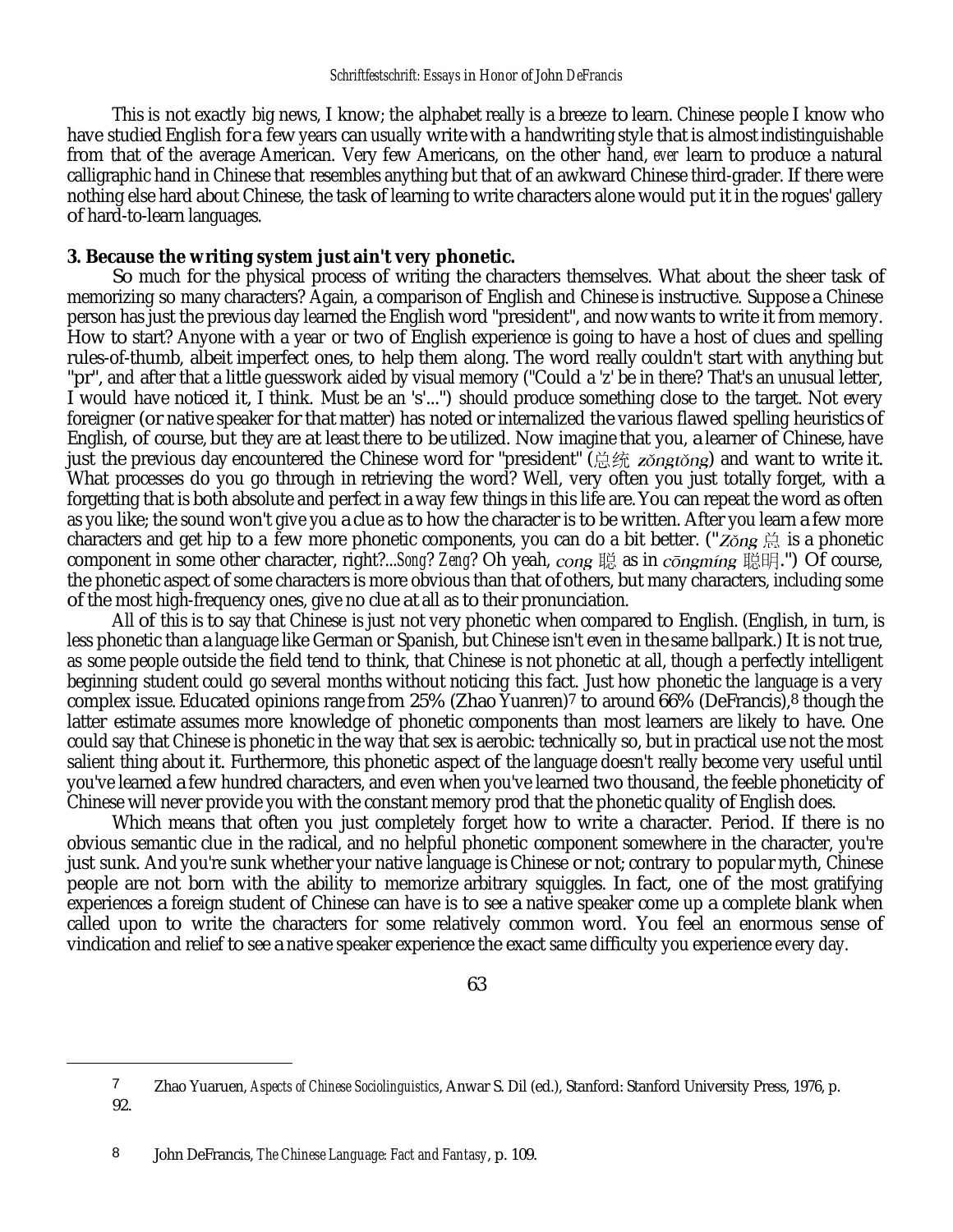This is *such* a gratifying experience, in fact, that I have actually kept a list of characters that I have observed Chinese people forget how to write. (A sick, obsessive activity, I know.) I have seen highly literate Chinese people forget how to write certain characters in common words like "tin can", "knee", "screwdriver", "snap" (as in "to snap one's fingers"), "elbow", "ginger", "cushion", "firecracker", and so on. And when I say "forget", I mean that they often cannot even put the first stroke down on the paper. Can you imagine a welleducated native English speaker totally forgetting how to write a word like "knee" or "tin can"? Or even a rarely-seen word like "scabbard" or "ragamuffin"? No matter how low-frequency the word is, or how unorthodox the spelling, the English speaker can always come up with something, simply because there has to be some correspondence between sound and spelling. One might forget whether"abracadabra" is hyphenated or not, or get the last few letters wrong on "rhinoceros", but even the poorest of spellers can make a reasonable stab at almost anything. By contrast, often even the most well-educated Chinese have no recourse but to throw up their hands and ask someone else in the room how to write some particularly elusive character.

As one mundane exarnple of the advantages of a phonetic writing system, here is one kind of linguistic situation I encountered constantly while I was in France. (Again I use French as my canonical example of an "easy" foreign language.) I wake up one morning in Paris and turn on the radio. An ad comes on, and I hear the word "*amortisseur*" several times. "What's an amortisseur?" I think to myself, but as I am in a hurry to make an appointment, I forget to look the word up in my haste to leave the apartment. A few hours later I'm walking down the street, and I read, on a sign, the word "*AMORTISSEUR*" — the word I heard earlier this morning. Beneath the word on the sign is a picture of a shock absorber. Aha! So "amortisseur" means "shock absorber". And *voilà*! I've learned a new word, quickly and painlessly, all because the sound I construct when reading the word is the same as the sound in my head from the radio this morning — one reinforces the other. Throughout the next week I see the word again several times, and each time I can reconstruct the sound by simply reading the word phonetically—"*a-mor-tis-seur*". Before long I can retrieve the word easily, use it in conversation, or write it in a letter to a friend. And the process of learning a foreign language begins to seem less daunting.

When I ffrst went to Taiwan for a few months, the situation was quite different. I was awash in a sea of characters that were all visually interesting but phonetically mute. I carried around a little dictionary to look up unfamiliar characters in, but it's almost impossible to look up a character in a Chinese dictionary while walking along a crowded street (more on dictionary look-up later), and so I didn't get nearly as much phonetic reinforcement as I got in France. In Taiwan I could pass a shop with a sign advertising shock absorbers and never know how to pronounce any of the characters unless I first look them up. And even then, the next time I pass the shop I rnight have to look the characters up again. And again, and again. The reinforcement does not come naturally and easily.

#### **4. Because you can't cheat by using cognates.**

I remember when I had been studying Chinese very hard for about three years, I had an interesting experience. One day I happened to find a Spanish-language newspaper sitting on a seat next to me. I picked it up out of curiosity. 'Hrnm," I thought to myself "I've never studied Spanish in my life. I wonder how much of this I can understand." At random I picked a short article about an airplane crash and started to read. I found I could basically glean, with some guesswork, most of the information from the article. The crash took place near Los Angeles. 186 people were killed. There were no survivors. The plane crashed just one minute after takeoff. There was nothing on the flight recorder to indicate an critical situation, and the tower was unaware of any emergency. The plane had just been serviced three days before and no mechanical problems had been found. And so on. After finishing the article I had a sudden discouraging realization: *Having never studied a day of Spanish, I could read a Spanish newspaper more easily than I could a Chinese newspaper after more than three years of studying Chinese.*

What was going on here? Why was this "foreign" language so transparent? The reason was obvious: cognates those helpful words that are just English words with a little foreign make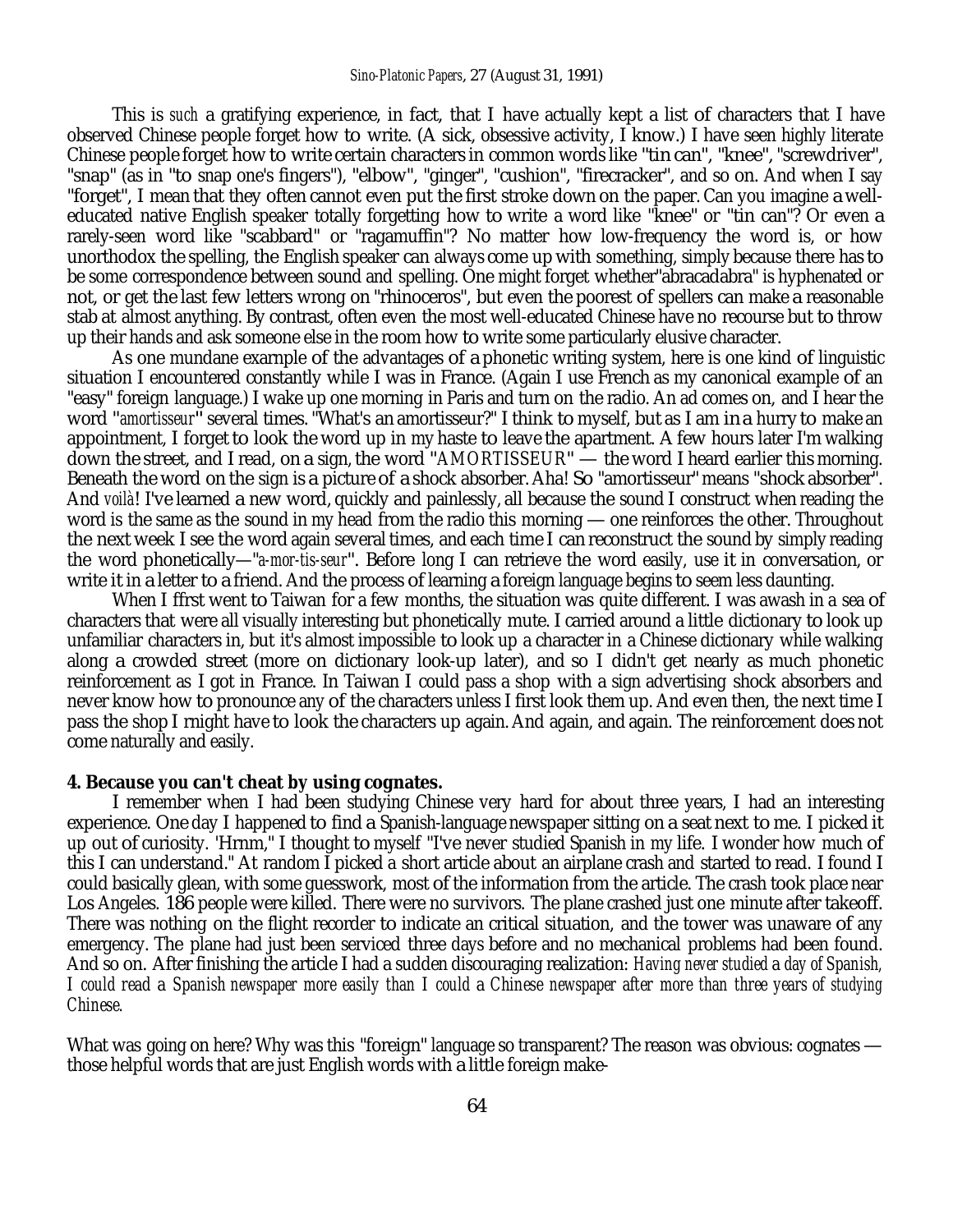up.<sup>9</sup> I could read the article because most of the operative words were basically English: "*aeropuerto*", "*problema mechnico*", "*un minuto*", "*situacion critica*", "*emergencia*", etc. Recognizing these words as just English words in disguise is about as difficult as noticing that Superman is really Clark Kent without his glasses. That these quasi-English words are easier to learn than Chinese characters (which rnight as well be quasi-Martian) goes without saying.

Imagine you are a diabeıic, and you find yourself in Spain about to go into insulin shock. You can rush into a doctor's office, and, with a minimum of Spanish and a couple of pieces of guesswork ("diabetes" is just "*diabetes*" and "insulin" is "*insulina*", it turns out), you're saved. In China you'd be a goner for sure, unless you happen to have a dictionary with you, and even then you would probably pass out while frantically looking for the first character in the word for insulin. Which brings me to the next reason why Chinese is so hard.

## **5. Because even looking up a word in the dictionary is complicated.**

One of the most unreasonably difficult things about learning Chinese is that merely learning how to look up a word in the dictionary is about the equivalent of an entire semester of secretarial school. When I was in Taiwan, I heard that they sometimes held dictionary look-up contests in the junior high schools. Imagine a language where simply looking a word up in the dictionary is considered a skill like debate or volleyball! Chinese is not exactly what you would call a user-friendly language, but a Chinese dictionary is positively user-*hostile*.

Figuring out all the radicals and their variants, plus dealing with the ambiguous characters with no obvious radical at all is a stupid, time-consuming chore that slows the learning process down by a factor of ten as compared to other languages with a sensible alphabet or the equivalent. I'd say it took me a good year before I could reliably find in the dictionary any character I might encounter. And to this day, I will very occasionally stumble onto a character that I simply can't find at *all*, even after ten minutes of searching. At such times I raise my hands to the sky, Job-like, and consider going into telemarketing.

Chinese must also be one of the most dictionary-intensive languages on earth. I currently have more than twenty Chinese dictionaries of various kinds on my desk, and they all have a specific and distinct use. There are dictionaries with simplified characters used on the mainland, dictionaries with the traditional characters used in Taiwan and Hong Kong, and dictionaries with both. There are dictionaries that use the Wade-Giles romanization, dictionaries that use pinyin, and dictionaries that use other more surrealistic romanization methods. There are dictionaries of classical Chinese particles, dictionaries of Beijing dialect, dictionaries of chéngyǔ (four-character idioms), dictionaries of xiēhòuyǔ (special allegorical two-part sayings), dictionaries of (proverbs), dictionaries of Chinese communist terms, dictionaries of Buddhist terms, reverse dictionaries... on and on. An exhaustive hunt for some elusive or problematic lexical item can leave one's desk "strewn with dictionaries as numerous as dead soldiers on a battlefield."10

For looking up unfamiliar characters there is another method called the four-corner system. This method is very fast — rumored to be, in principle, about as fast as alphabetic look-up (though I haven't met anyone yet who can hit the winning number each time on the first try). Unfortunately, learning this method takes about as much time and practice as learning the Dewey decimal system. Plus you are then at the mercy of the few dictionaries that are arranged according to the numbering scheme of the four-corner system. Those who have mastered this system usually swear by it. The rest of us just swear.

65

<sup>9</sup> Charles Hockett reminds me that many of my examples are really instances of loan words, not cognates, but rather than take up space dealing with the issue, I will blur the distinction a bit here. There are phonetic loan words from English into Chinese, of course, but they are scarce curiosities rather than plentiful semantic moorings.

<sup>10</sup> A phrase taken from an article by Victor Mair with the deceptively boring title "The Need for an Alphabetically Arranged General Usage Dictionary of Mandarin Chinese: A Review Article of Some Recent Dictionaries and Current Lexicographical Projects" (*Sino-Platonic Papers*, No. 1, February, 1986, Dept. of Oriental Studies, University of Pennsylvania). Mair includes a rather hilarious but realistic account of the tortuous steeplechase of looking up a lowfrequency lexical item in his arsenal of Chinese dictionaries.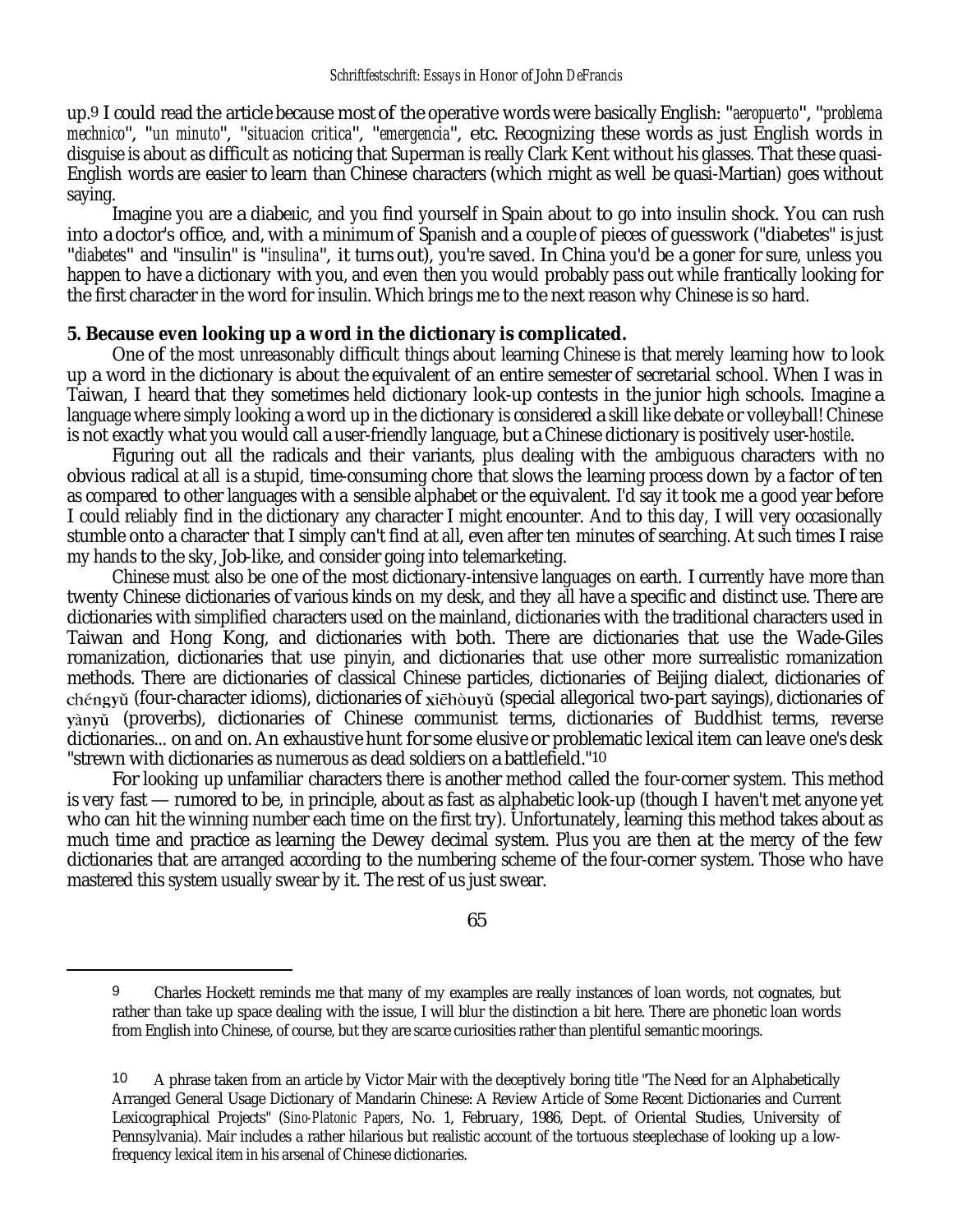Another problem with looking up words in the dictionary has to do with the nature of written Chinese. In most languages it's pretty obvious where the word boundaries lie — there are spaces between the words. If you don't know the word in question, it's usually fairly clear what you should look up. (What actually constitutes a word is a very subtle issue, of course, but for my purposes here, what I'm saying is basically correct.) In Chinese there are spaces between characters, but it takes quite a lot of knowledge of the language and often some genuine sleuth work to tell where word boundaries lie; thus it's often trial and error to look up a word. It would be as if English were written thus:

FEAR LESS LY OUT SPOKE N BUT SOME WHAT HUMOR LESS NEW ENG LAND BORN LEAD ACT OR GEORGE MICHAEL SON EX PRESS ED OUT RAGE TO DAY AT THE STALE MATE BE TWEEN MAN AGE MENT AND THE ACT OR 'S UNION BE CAUSE THE STAND OFF HAD SET BACK THE TIME TABLE FOR PRO DUC TION OF HIS PLAY, A ONE MAN SHOW CASE THAT WAS HIS FIRST RUN A WAY BROAD WAY BOX OFFICE SMASH HIT. "THE FIRST A MEND MENT IS AT IS SUE" HE PRO CLAIM ED. "FOR A CENS OR OR AN EDIT OR TO EDIT OR OTHER WISE BLUE PENCIL QUESTION ABLE DIA LOG JUST TO KOW TOW TO RIGHT WING BORN AGAIN BIBLE THUMP ING FRUIT CAKE S IS A DOWN RIGHT DIS GRACE."

Imagine how this difference would compound the dictionary look-up difficulties of a non-native speaker of English. The passage is pretty trivial for us to understand, but then we already know English. For them it would often be hard to tell where the word boundaries were supposed to be. So it is, too, with someone trying to learn Chinese.

#### **6. Then there's classical Chinese (***wenyanwen***).**

Forget it. Way too difficult. If you think that after three or four years of study you'll be breezing through Confucius and Mencius in the way third-year French students at a comparable level are reading Diderot and Voltaire, you're sadly mistaken. There are some westerners who can comfortably read classical Chinese, but most of them have a lot of gray hair or at least tenure.

Unfortunately, classical Chinese pops up everywhere, especially in Chinese paintings and character scrolls, and most people will assume anyone literate in Chinese can read it. It's truly embarrassing to be out at a Chinese restaurant, and someone asks you to translate some characters on a wall hanging.

"Hey, *you* speak Chinese. What does this scroll say?" You look up and see that the characters are written in *wenyan*, and in incomprehensible "grass-style" calligraphy to boot. It might as well be an EKG readout of a dying heart patient.

"Uh, I can make out one or two of the characters, but I couldn't tell you what it says," you stamrner. "I think it's about a phoenix or something."

"Oh, I thought you knew Chinese," says your friend, returning to their menu. Never mind that an honestto-goodness Chinese person would also just scratch their head and shrug; the face that is lost is yours.

Whereas modern Mandarin is merely perversely hard, classical Chinese is deliberately irnpossible. Here's a secret that sinologists won't tell you: A passage in classical Chinese can be understood only if you *already know what the passage says in the first place*. This is because classical Chinese really consists of several centuries of esoteric anecdotes and in-jokes written in a kind of terse, miserly code for dissemination arnong a small, elite group of intellectually-inbred bookworrns who already knew the whole literature backwards and forwards, anyway. An uninitiated westerner can no more be expected to understand such writing than Confucius himself, if transported to the present, could understand the entries in the "personal" section of the classified ads that say things like: "Hndsm. SWGM, 24, 160, sks BGM or WGM for gentle S&M, mod. bndg., some lthr., twosm or threesm ok, have own equip., wheels, 988-8752 lv. mssg. on ans. mach., no weirdos please."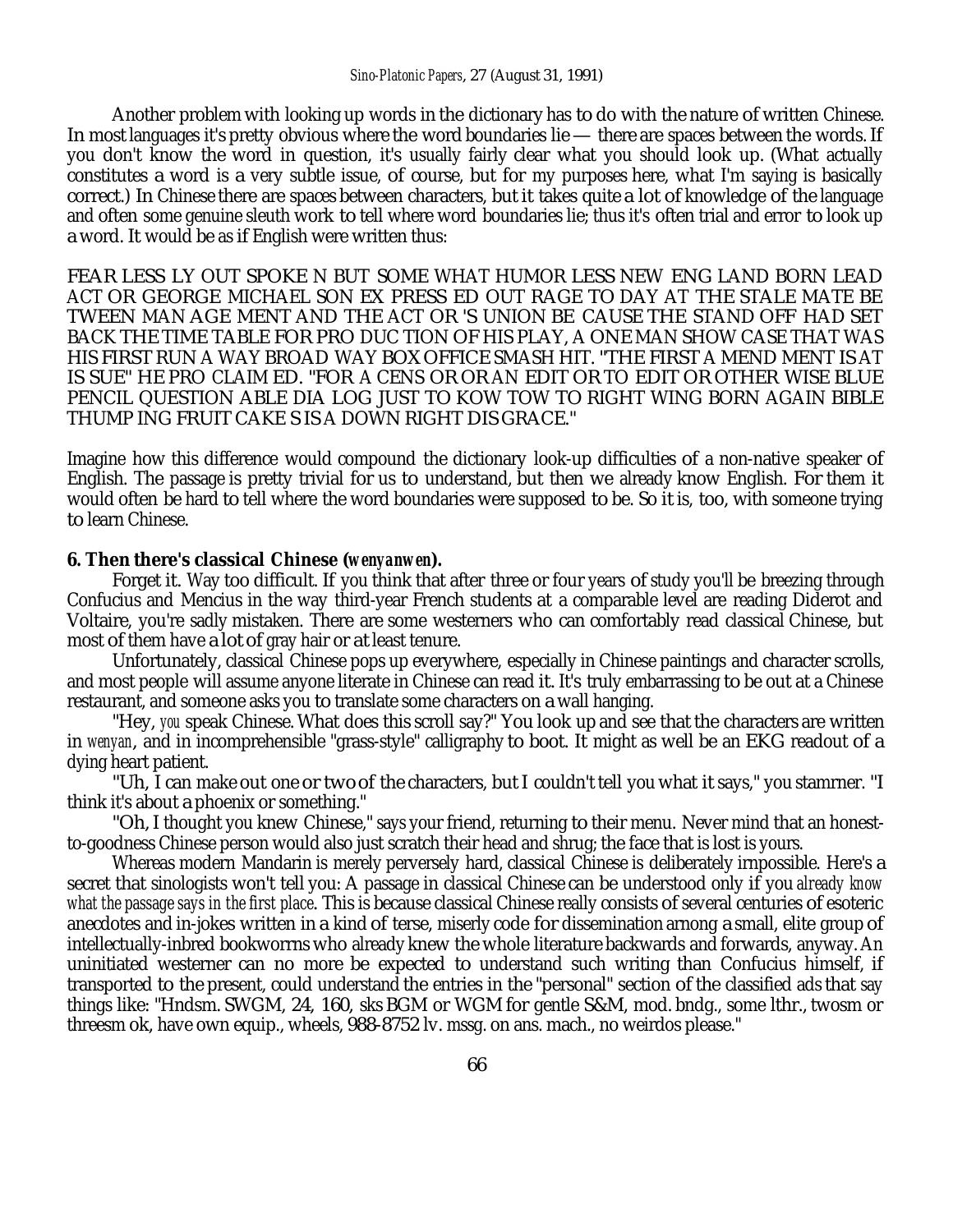In fairness, it should be said that classical Chinese gets easier the more you attempt it. But then so does hitting a hole in one, or swimming the English channel in a straitjacket.

## **7. Because there are too many romanization methods and they're all lousy.**

Well, perhaps that's too harsh. But it is true that there are too many of them, and most of them were designed either by committee or, worse, by linguists. It is, of course, a very tricky task to devise a romanization method; some are better than others, but all involve plenty of counterintuitive spellings.11 And if you're serious about a career in Chinese, you'll have to grapple with at least four or five of them, not including the *bopomofu* phonetic symbols used in Taiwan. There are probably a dozen or more romanization schemes out there somewhere, most of them mercifully obscure and rightfully ignored. There is a standing joke among sinologists that one of the first signs of senility in a China scholar is the compulsion to come up with a new romanization method.

## **8. Because tonal languages are weird.**

Okay, that's very Anglo-centric, I know it. But I have to mention this problem because it's one of the most common complaints about learning Chinese, and it's one of the aspects of the language that westemers are notoriously bad at. Every person who tackles Chinese at first has a little trouble believing this aspect of the language. How is it possible that  $sh\`{u}x\`{u}\acute{e}$  means "mathematics" while  $sh\`{u}x\`{u}\grave{e}$  means "blood transfusion", or that guòjiǎng means "you flatter me" while guòjiàng means "fruit paste"?

By itself, this property of Chinese would be hard enough; it means that, for us non-native speakers, there is this extra, seemingly irrelevant aspect of the sound of a word that you must rnemorize along with the vowels and consonants. But where the real difficulty comes in is when you start to really use Chinese to express yourself. You suddenly find yourself straitjacketed — when you say the sentence with the intonation that feels natural, the tones come out all wrong. For example, if you wish say something like "Hey, that's *my* water glass you're drinking out of!", and you follow your intonational instincts — that is, to put a distinct falling tone on the first character of the word for "my"—you will have said a kind of gibberish that may or may not be understood.

Intonation and stress habits are incredibly ingrained and second-nature. With non-tonal languages you can basically import, *mutatis mutandis*, your habitual ways of emphasing, negating, stressing, and questioning. The results may be somewhat non-native but usually understandable. Not so with Chinese, where your intonational contours must always obey the tonal constraints of the specific words you've chosen. Chinese speakers, of course, can express all of the intonational subtleties available in non-tonal languages—it's just that they do it in a way that is somewhat alien to us speakers of non-tonal languages. When you first begin using your Chinese to talk about subjects that actually *matter* to you, you find that it feels somewhat like trying to have a passionate argument with your hands tied behind your back — you are suddenly robbed of some vital expressive tools you hadn't even been aware of having.

### **9. Because east is east and west is west, and the twain have only recently met.**

Language and culture cannot be separated, of course, and one of the main reasons Chinese is so difficult for Americans is that our two cultures have been isolated for so long. The reason reading French sentences like "*Le président Bush assure le peuple koweitien que le gouvernement américain va connnuer à défendre le Koweit contre la menace irakienne*," is about as hard as deciphering pig Latin is not just because of the deep Indo-European family resemblance, but also because the core concepts and cultural assumptions in such utterances stem from the same source. We share the same art history, the same music history, the same *history* history — which means that in the head of a French person there is basically the same set of

<sup>11</sup> I have noticed from time to time that the romanization method first used tends to influence one's accent in Chinese. It seems to me a Chinese person with a very keen ear could distinguish Americans speaking, say, WadeGilesaccented Chinese from *pinyin*-accented Chinese.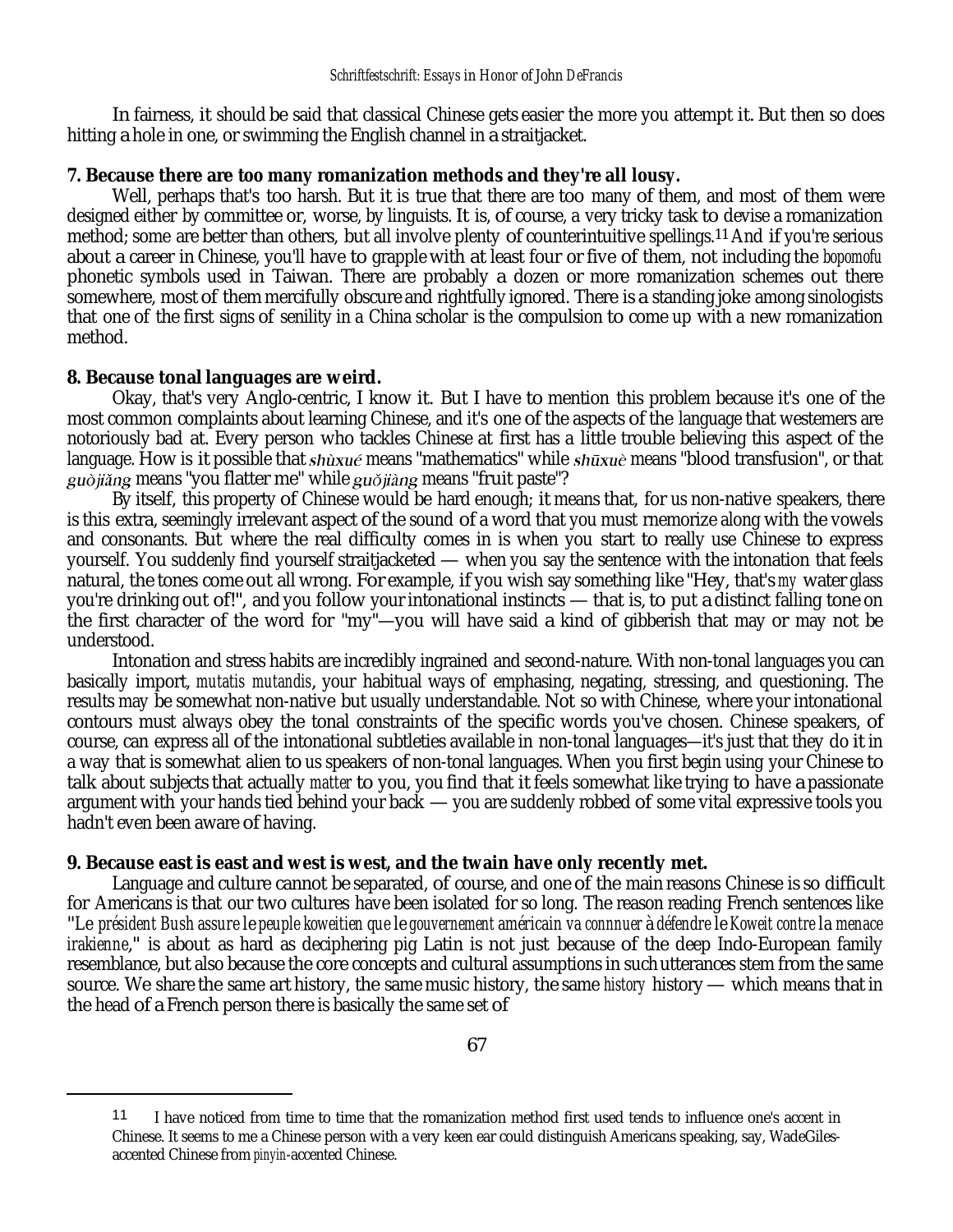archetypes and the same cultural cast of characters that's in an American's head. We are as familiar with Rimbaud as they are with Rambo. In fact, compared to the difference between China and the U.S., American culture and and French culture seem about as different as Peter Pan and Skippy peanut butter.

Speaking with a Chinese person is usually a different matter. You just can't drop Dickens, Tarzan, Jack the Ripper, Goethe, or the Beatles into a conversation and expect to be understood. I have a Chinese friend who at one time had read the first translations of Kafka into Chinese, yet didn't know who Santa Claus was. And forget about mentioning anything as current as Madonna or Teenage Mutant Ninja Turtles; you will get a very, very blank stare. (American movies and TV shows, staple entertainment fare in other parts of the world for decades, have only recently been allowed into China.) They will know a lot about Nixon, of course, but don't be surprised if they tell you with a straight face that he was the greatest American president of the twentieth century.

Similarly, how many Americans other than sinophiles have even a rough idea of the chronology of China's dynasties? Has the average history major here ever heard of Qin Shi Huang Di and his contribution to Chinese culture? How many American music majors have ever heard a note of Peking Opera, or would recognize a *pipa* if they tripped over one? How many otherwise literate Americans have heard of Lu Xun, Ba Jin, or even Mozi?

What this means is that when Americans and Chinese get together, there is often not just a language barrier, but an immense cultural barrier as well. Of course, this is one of the reasons the study of Chinese is so interesting. It is also one of the reasons it is so darnn hard.

#### **Conclusion**

I could go on and on, but I figure if the reader has bothered to read this far, I'm preaching to the converted, anyway. Those who have tackled other difficult languages have their own litany of horror stories, I'm sure. But I still feel reasonably confident in asserting that, for an average American, Chinese is significantly harder to learn than *any* of the other thirty or so major world languages that are usually studied formally at the university level (though Japanese in many ways comes close). Not too interesting for linguists, maybe, but something to consider if you've decided to better yourself by learning a foreign language, and you're thinking "Gee, Chinese looks kinda neat."

It's pretty hard to quantify a process as complex and multi-faceted as language-learning, but one simple metric is to simply estimate the time it takes to master the requisite language-learning skills. When you consider all the above-mentioned things a learner of Chinese has to acquire — ability to use a dictionary, familiarity with two or three romanization methods, a grasp of principles involved in writing characters (both sirnplified and traditional) — it adds up to an awful lot of down time while one is "learning to learn" Chinese.

How much harder is Chinese? Again, I'll use French as my canonical "easy language". This is a very rough and intuitive estimate, but I would say that it takes about three times as long to reach a level of comfortable fluency in speaking, reading, and writing Chinese as it takes to reach a comparable level in French. An average American could probably become reasonably fluent in *two* Romance languages in the time it would take them to reach the same level in Chinese.

One could perhaps view learning languages as being similar to learning musical instruments. Despite the esoteric glories of the harmonica literature, it's probably safe to say that the piano is a lot harder and more timeconsuming to learn. To extend the analogy, there is also the fact that we are *all* virtuosos on at least one "instrument" (namely, our native language), and learning instruments from the same family is easier than embarking on a completely different instrument. A Spanish person learning Portugese is comparable to a violinist taking up the viola, whereas an American learning Chinese is more like a rock guitarist trying to learn to play an elaborate 30-stop three-manual pipe organ.

Someone once said that learning Chinese is "a five-year lesson in humility". I used to think this meant that at the end of five years you will have mastered Chinese and learned humility along the way. However, now having studied Chinese for over six years, I have concluded that